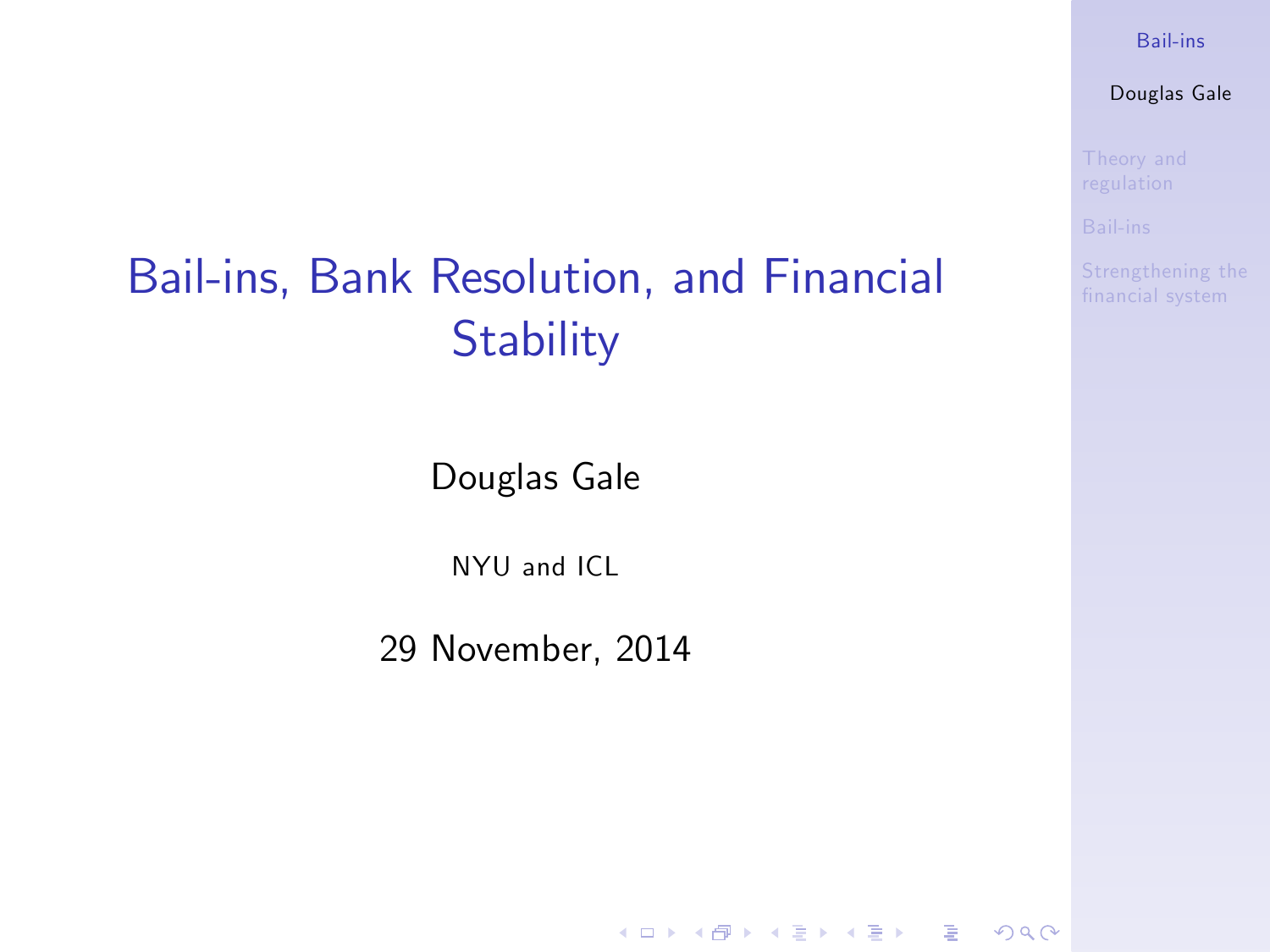#### [Bail-ins](#page-0-0)

Douglas Gale

'Laws,' says that illustrious rhymer Mr John Godfrey Saxe, 'like sausages, cease to inspire respect in proportion as we know how they are made.

The Daily Cleveland Herald, Mar. 29, 1869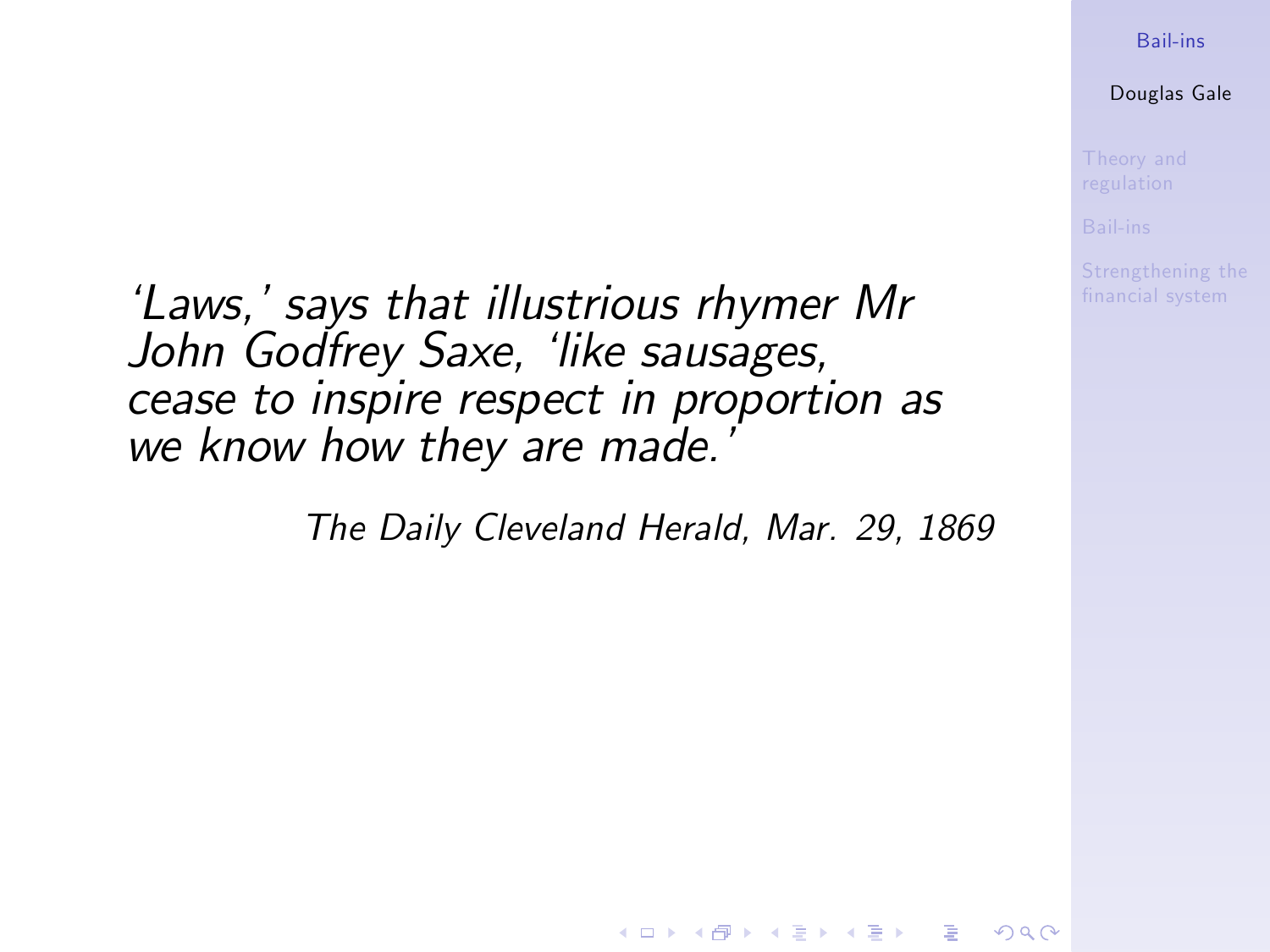# The evolution of financial regulation

- $\blacktriangleright$  Financial regulations are developed in haste following a crisis and economic theory tries to catch up
- $\triangleright$  The Great Depression brought us the SEC, Glass Steagall, Fannie Mae, a reformed Federal Reserve System
- $\blacktriangleright$  The financial crisis of 2007-2008 brought us the DFA and Basel III
- $\blacktriangleright$  The pressure is on politicians and regulators to "do" something":

<span id="page-2-0"></span>ìWe had no theory. We were asked to do something to make the banking system more resilient and we did 'something'."

— Member of a Basel III working group

[Bail-ins](#page-0-0)

Douglas Gale

[Theory and](#page-2-0) regulation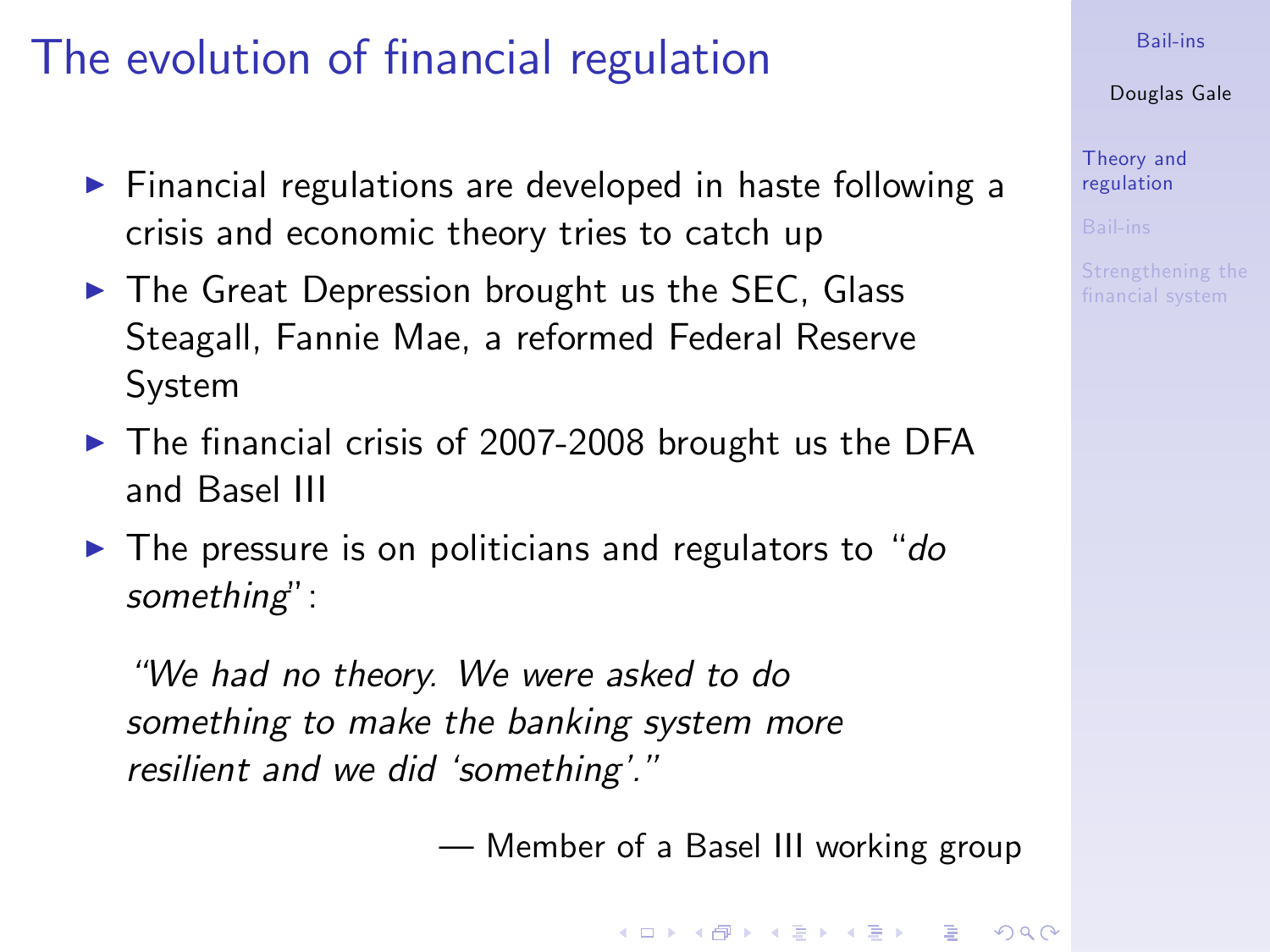### Welfare analysis

- $\triangleright$  Optimal regulation can only be based on some kind of welfare analysis
- $\blacktriangleright$  Identify sources of *market failure* (incomplete markets, asymmetric information, imperfect competition, etc.)
- $\blacktriangleright$  Identify conditions for (incentive) efficiency
- $\triangleright$  Consider structural remedies (introduce markets, promote transparency, break up the SIFIs, etc.)
- $\blacktriangleright$  Then consider welfare-improving policy intervention
- $\triangleright$  Worthwhile as a thought experiment for economists and regulators, even if politically impractical

"There is a difference between thinking about a problem and not thinking about it."

### ó FH Hahn

#### [Bail-ins](#page-0-0)

#### Douglas Gale

[Theory and](#page-2-0) regulation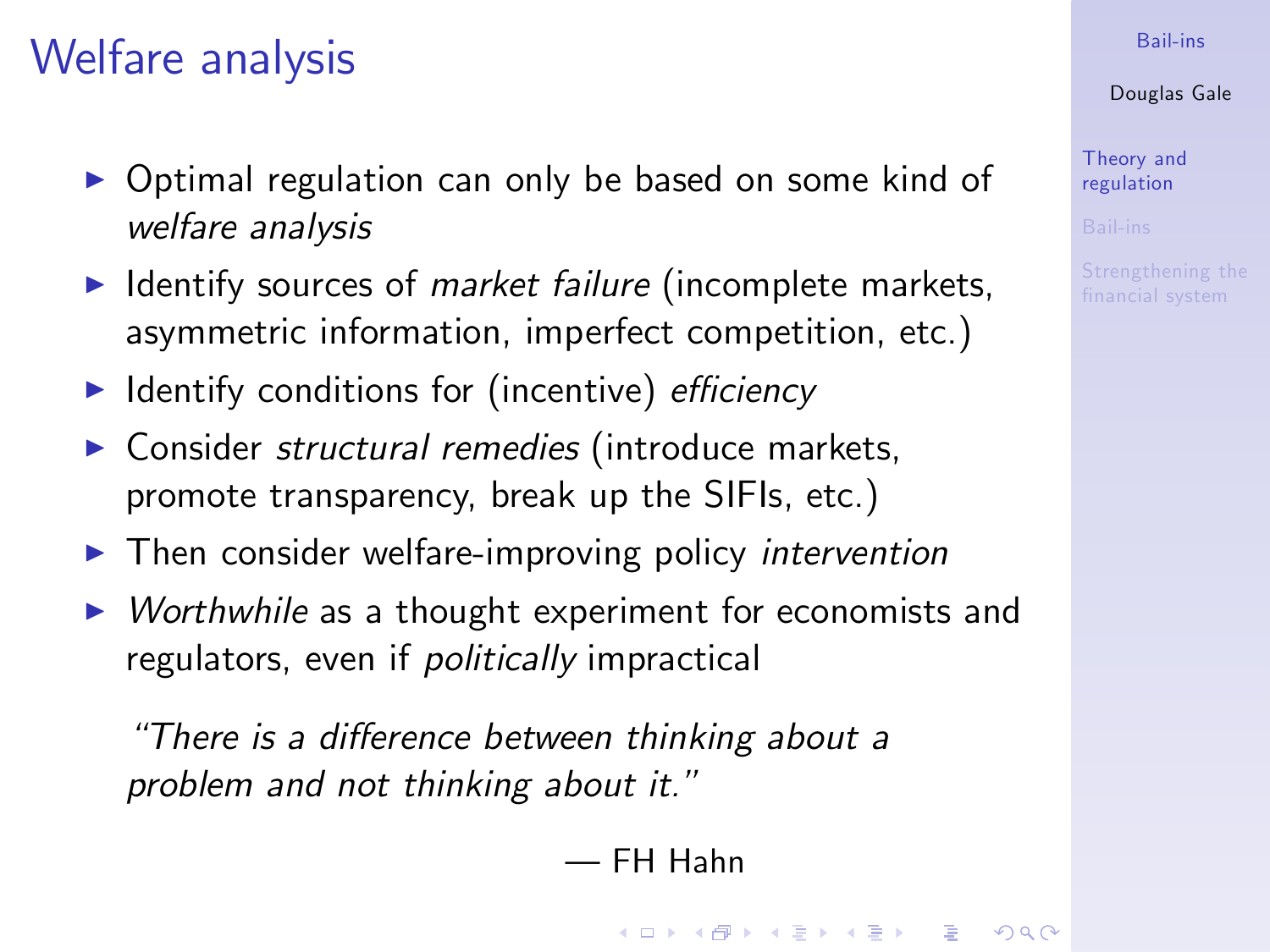### The argument in a nutshell

- $\blacktriangleright$  Financial crises are enormously costly
- $\triangleright$  SIFIs are bailed out because their failure would damage the economy
- $\triangleright$  Bailouts encourage moral hazard and make financial crises more likely
- $\blacktriangleright$  Therefore, SIFIs should be made *failsafe*
- In the event of failure, equity should be wiped out and creditors should take a (serious) haircut (bail-in), assets are transferred to a bridge bank which continues to function while claims on the bankrupt entity are settled
- <span id="page-4-0"></span> $\blacktriangleright$  This will discourage moral hazard and allow orderly resolution without damage to the economy.

#### [Bail-ins](#page-0-0)

#### Douglas Gale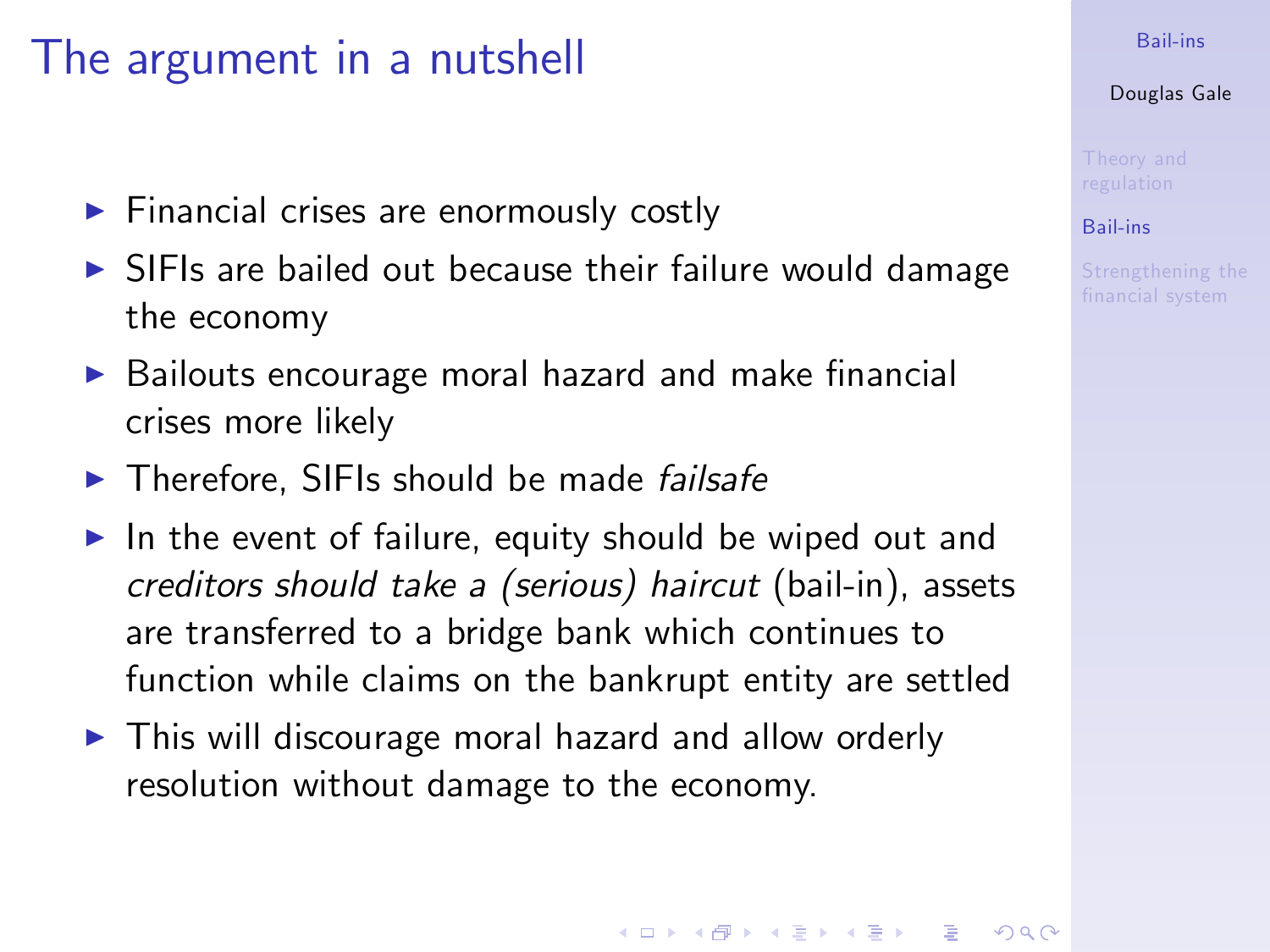### Total Loss Absorbancy Capacity

- $\triangleright$  "16 20% of Risk-Weighted Assets and at least twice the Basel 3 Tier 1 leverage ratio requirement"
- $\triangleright$  "Debt capital instruments . . . will constitute an amount equal to or greater than 33% of the Minimum Pillar 1 TLAC requirement"
- $\blacktriangleright$  "Liabilities that are not eligible TLAC or that are not included in a G-SIB's TLAC remain subject to potential exposure to loss in resolution"
- $\blacktriangleright$  "Liabilities that qualify as Minimum TLAC should be stable, long term claims that cannot be called at short notice"

ó FSB Consultative Document

#### [Bail-ins](#page-0-0)

#### Douglas Gale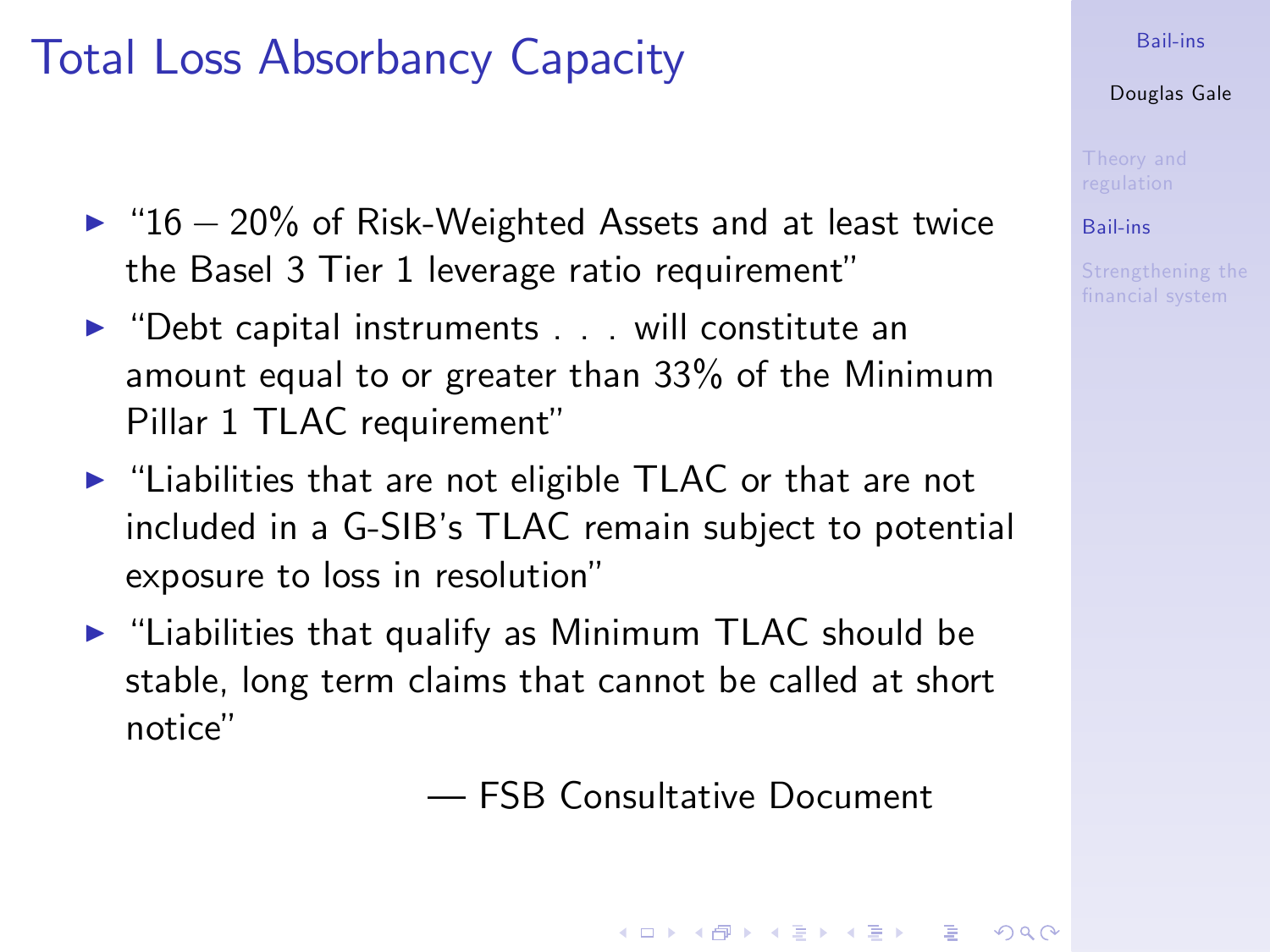### Will it work?

- $\triangleright$  TLAC is an advance on earlier plans for bail-in, such as the DFA and BRRD, insofar as it calls for a mandatory minimum amount of bail-in-able debt
- $\blacktriangleright$  Nonetheless, there remains the threat of a haircut on debt that is not TLAC-eligible that may be destabilizing
- $\triangleright$  Bail-in may work when a single bank fails for idiosyncratic reasons, e.g., fraud
- It is less likely to work in a systemic crisis
- $\blacktriangleright$  The market freezes we saw in 2007-2008 can wipe out even very substantial capital buffers
- $\triangleright$  Bail-ins may simply provoke a death spiral

#### [Bail-ins](#page-0-0)

#### Douglas Gale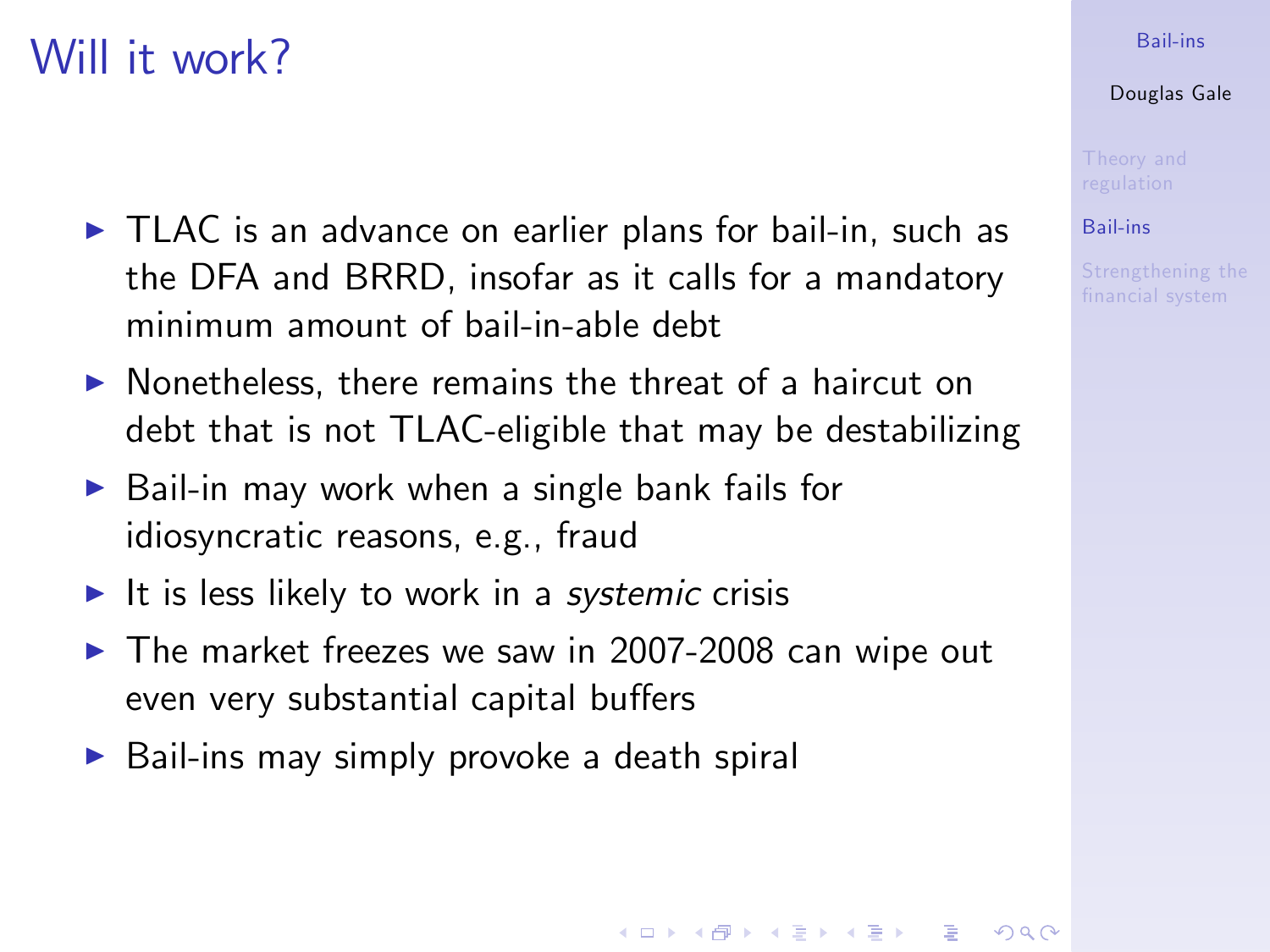### Incentives to issue and hold debt

- $\triangleright$  Will banks have incentives to issue sufficient bail-in-able debt? If properly priced, it will be expensive.
- $\triangleright$  Who will hold it? Pension funds and insurance companies are natural holders of long-term debt, but are not appropriate holders of risk assets and also not well suited to the role as monitors
- $\triangleright$  Short-term holders of fixed income securities, such as hedge funds, are more likely to end up holding debt
- $\blacktriangleright$  Their short-term horizon also makes them unlikely to monitor banks
- $\triangleright$  They will try to get out at the first sign of trouble and the resulting fire sale will cause further disruptions in the financial sector

#### [Bail-ins](#page-0-0)

#### Douglas Gale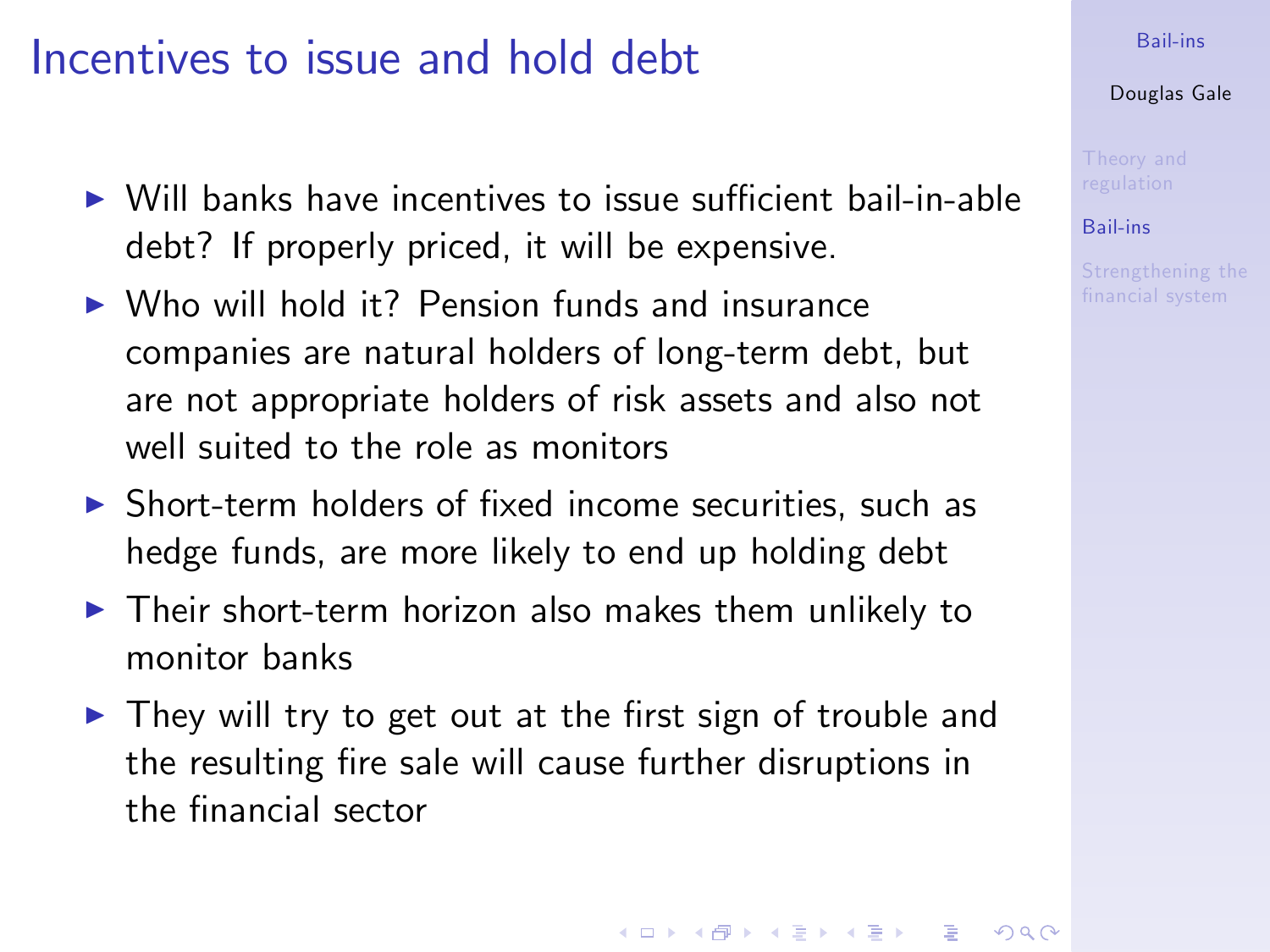## **Instability**

- $\triangleright$  Self-fulfilling prophecies: Anticipation of bail-in may lead to a run on the bank: even creditors holding non-eligible debt have a reason to fear illiquidity
- $\triangleright$  Contagious beliefs (the Lehman effect): Imposition of a bail-in at one bank will lead to expectations of bail-ins at others
- $\triangleright$  Reputational damage: The reputation of a BHC and its subsidiaries may be irreparably damaged, making it difficult for some or all to continue business as usual
- $\triangleright$  Contagion: Non-bank holders of bail-in-able debt are also part of the financial system; their attempts to unload debt may cause a fire sale, leading to marginal calls and portfolio adjustments that lead to further disruption

#### [Bail-ins](#page-0-0)

#### Douglas Gale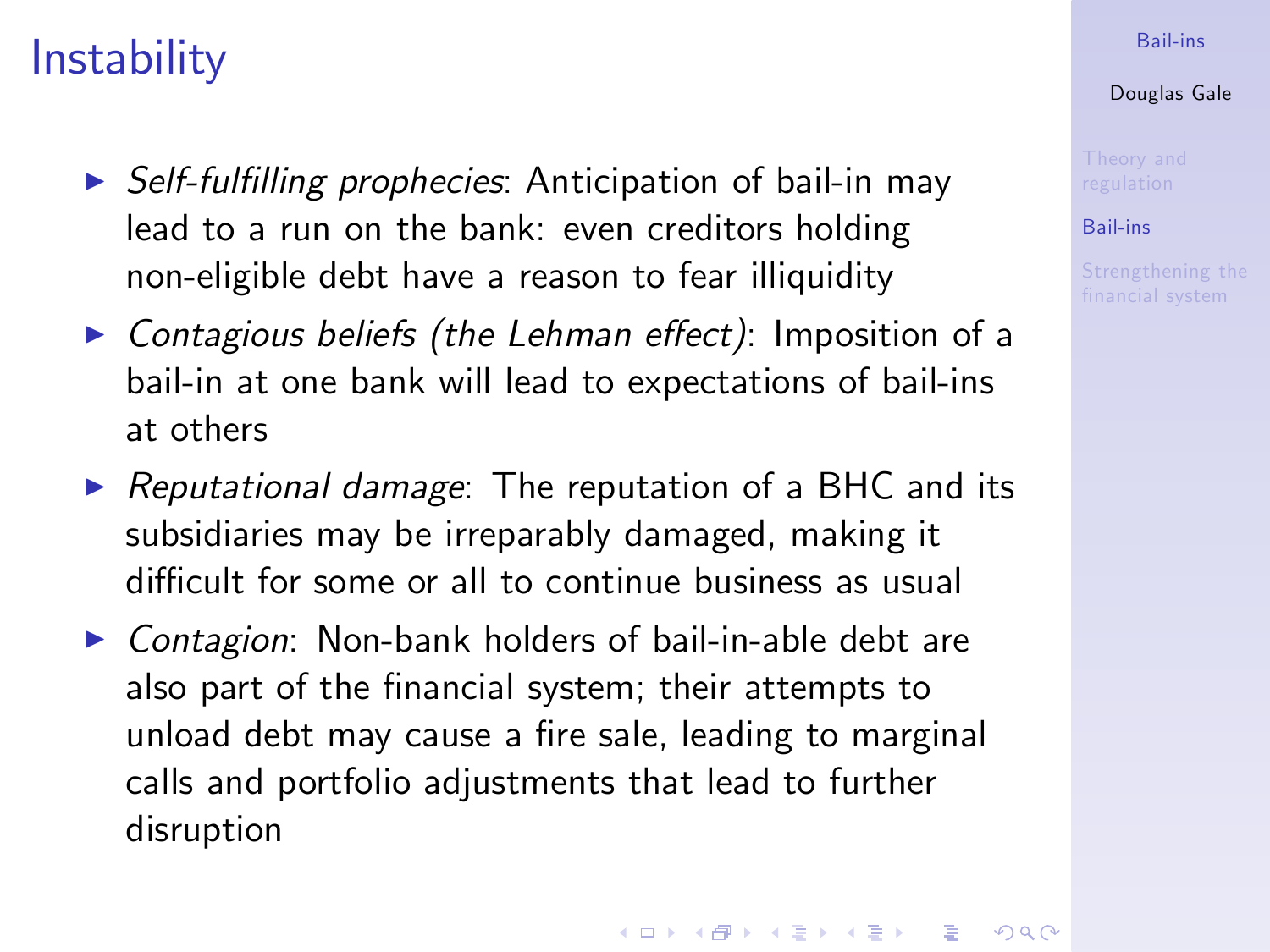## Insolvency or illiquidity?

- $\triangleright$  Whether a firm is insolvent or illiquid may be hard to determine in the time frame required
- $\triangleright$  Bail-in policies do not distinguish adequately between liquidity support and a 'bailout' in the narrow sense of the word
- $\triangleright$  When markets freeze, mark-to-market accounting can wipe out large bank capital buffers
- $\blacktriangleright$  Liquidity support may be necessary to prevent a systemic crisis
- $\blacktriangleright$  Failure to provide timely liquidity support created a global Önancial crisis in 2007-2008
- $\triangleright$  Restraints on liquidity provision in the DFA will simply aggravate the next crisis

#### [Bail-ins](#page-0-0)

#### Douglas Gale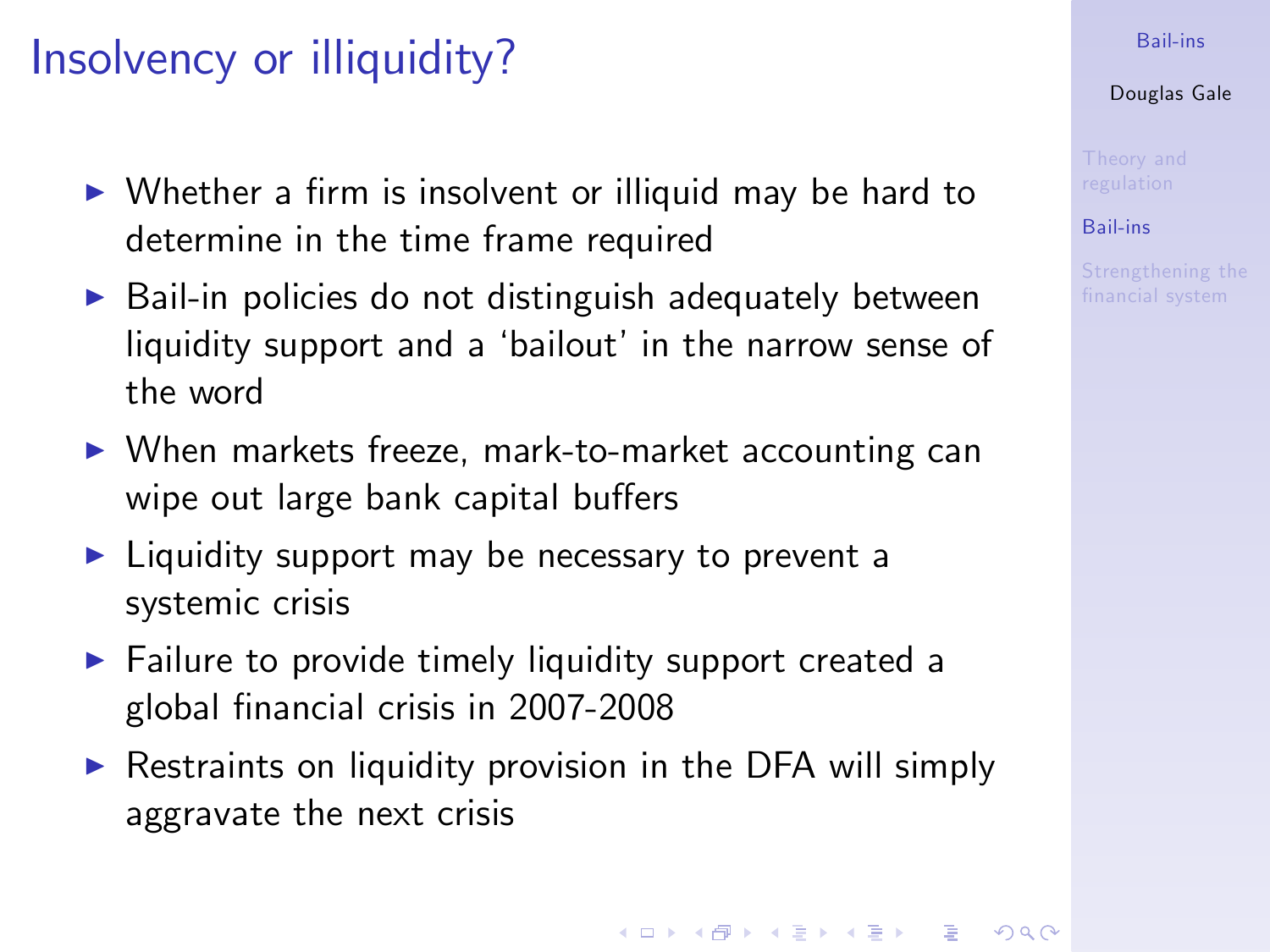### The present situation

- $\triangleright$  We now have a class that of G-SIBs that are bigger than ever as a result of takeovers of failed institutions and the absorbtion of assets from the shadow banking system
- $\triangleright$  To increase capital buffers and increase lending to industry, particularly SMEs, it is essential to find a home for the securities held by the G-SIBs
- $\blacktriangleright$  The obvious answer is to revive the shadow banking system, but in a more efficient and stable form
- <span id="page-10-0"></span> $\blacktriangleright$  The model for the new shadow banking system is found in the experience of the Sigma Finance Corporation

#### [Bail-ins](#page-0-0)

#### Douglas Gale

[Strengthening the](#page-10-0) Önancial system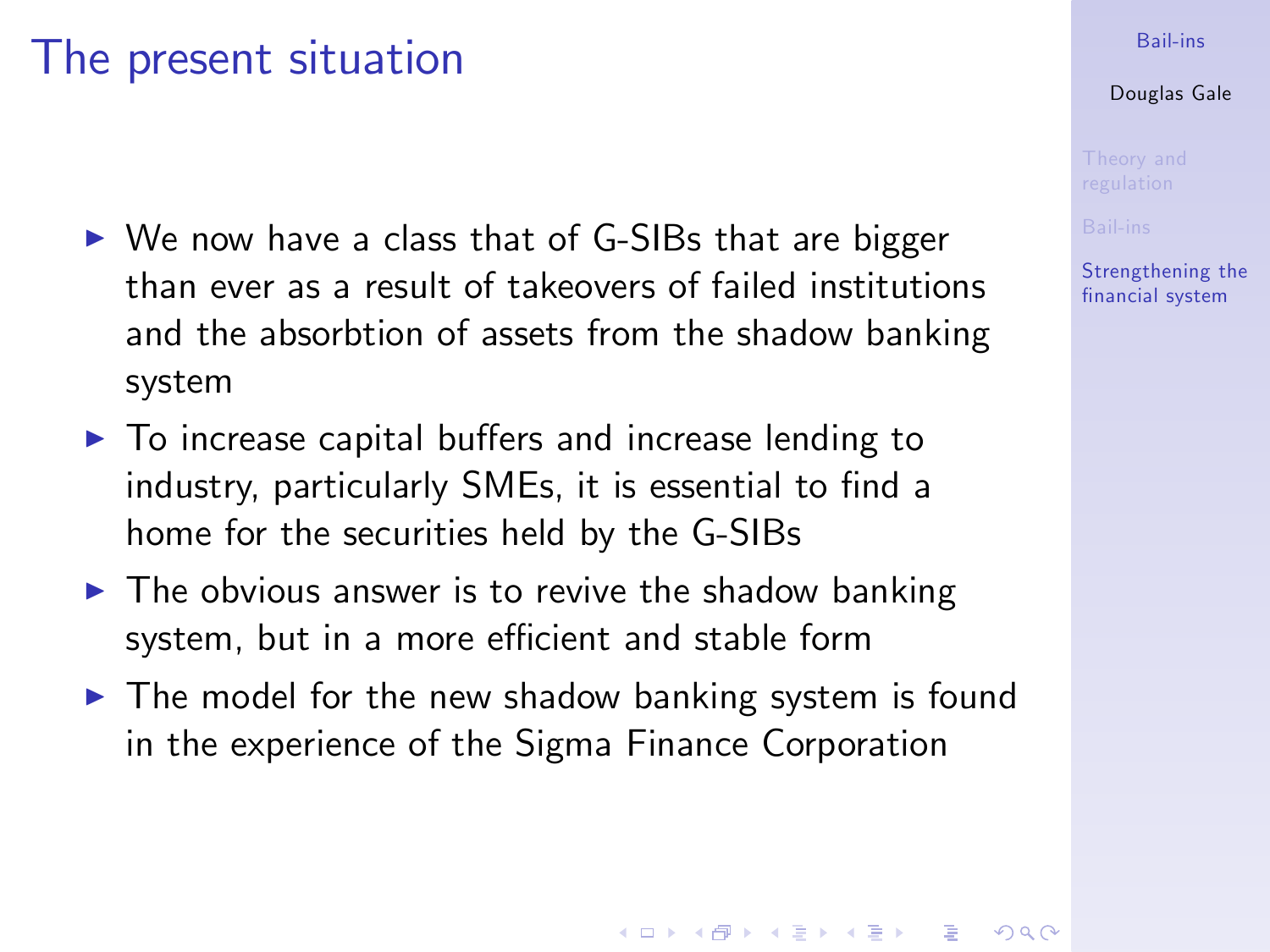### A better alternative is structural reform

- $\blacktriangleright$  Efficiency and stability require transparency
- $\triangleright$  A narrow bank is a Limited Purpose Financial Company (LPFC) designed to hold high quality securities.
- $\blacktriangleright$  Traditional banks are opaque and risky. Their return on equity is high but uncertain.
- $\triangleright$  By contrast, narrow banks are designed to be safe and transparent.
- $\blacktriangleright$  Traditional banks are casinos; narrow banks are utilities.

#### [Bail-ins](#page-0-0)

Douglas Gale

[Strengthening the](#page-10-0) Önancial system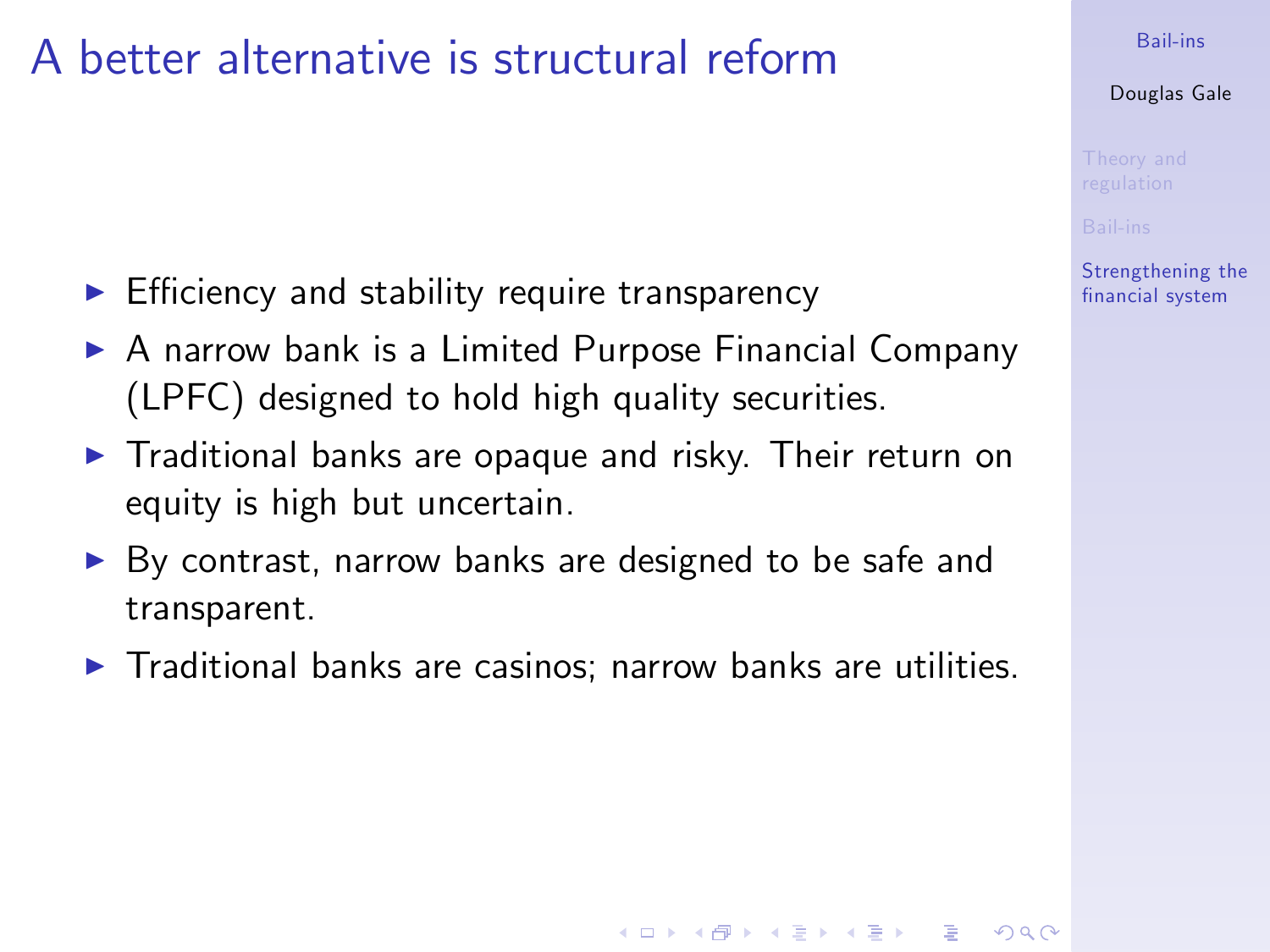# The Gordian Knot proposal

- $\triangleright$  The target returns to capital providers are low, but stable.
- $\triangleright$  The activities that the Narrow Bank can engage in  $(e.g., the type of securities held) must be fully defined.$ by a charter that is transparent to capital and debt investors and to regulators.
- $\blacktriangleright$  The capital structure must be responsive to
	- $\triangleright$  (i) the credit quality of the portfolio;
	- $\blacktriangleright$  (ii) the maturity of the assets;
	- $\blacktriangleright$  (iii) the diversification of the portfolio; and
	- $\blacktriangleright$  (iv) the asset-liability maturity gap.

#### [Bail-ins](#page-0-0)

#### Douglas Gale

[Strengthening the](#page-10-0) Önancial system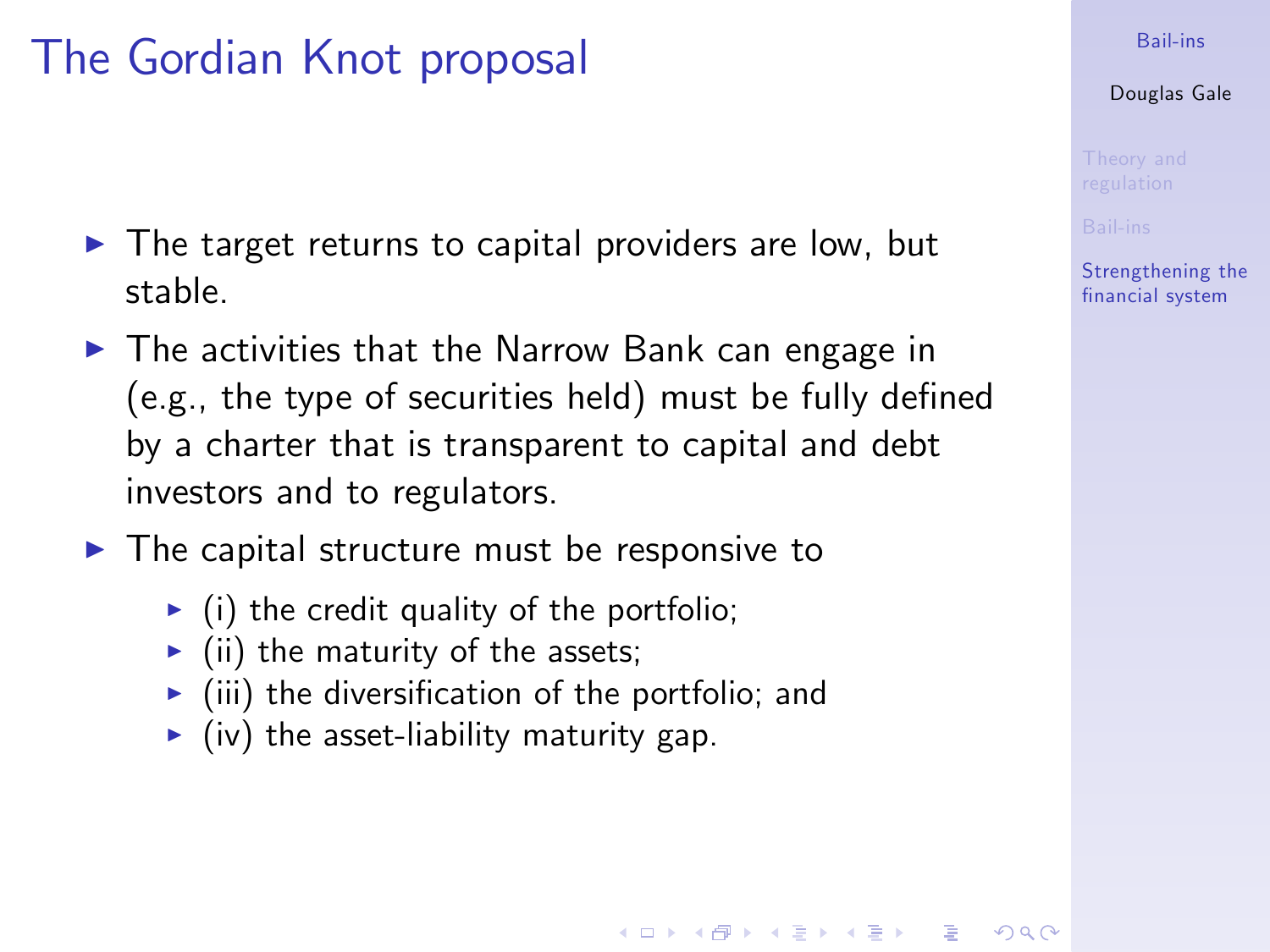# The Gordian Knot proposal (II)

- $\triangleright$  No off-balance-sheet exposures or contingent risk exposures would be allowed.
- $\blacktriangleright$  There would be no proprietary trading and most assets would be held to maturity.
- Interest rate and currency exposure would be fully hedged.
- $\triangleright$  Risk management would be consistent with "best practice;î in particular, asset quality evaluation would be based on in-house research and would not rely on rating agencies.
- $\triangleright$  Most importantly, the Narrow Bank would be regulated by the FRS and would have access to central bank liquidity facilities.

#### [Bail-ins](#page-0-0)

#### Douglas Gale

[Strengthening the](#page-10-0) Önancial system